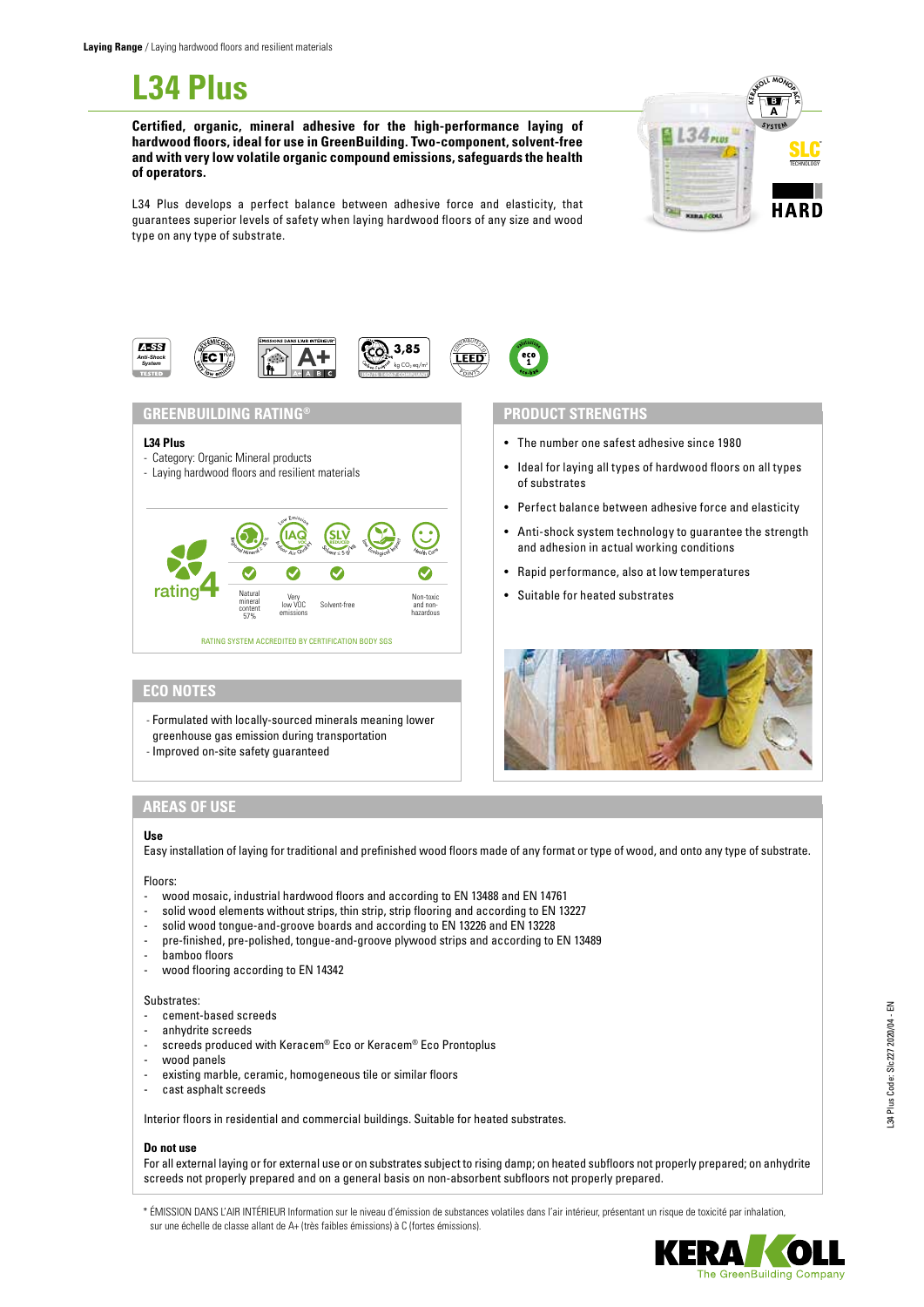# **INSTRUCTIONS FOR USE**

#### **Preparation of substrates**

Substrates must be compact, solid, level, not too rough and absorbent. They must also be dimensionally stable, non-deformable, dry, clean and free of any rising moisture, cracks, dust and detaching substances. Cement-based screed or substrates consisting of marble, granite, ceramic or similar must have residual moisture at a maximum of 2% or 1.7%, in case of under floor heating. Anhydrite screeds must have residual moisture of a maximum of 0.5% or 0.2% in case of under floor heating. Cement-based screeds with high residual moisture (max 5%) or with dusty surface, flaky or weak parts must be treated with EP21.

Substrates consisting of existing marble, granite, ceramic or similar floors must be thoroughly cleaned and treated with Keragrip Eco Pulep; in case of high residual moisture (MC max 5% CM – RH max 90%) they must be treated with 3CW. Anhydrite screeds must be sanded clean using mechanical dust extraction equipment and treated with EP21. Absorbent substrates with under floor heating must be treated with EP21. On a general basis anhydrite and heated subfloors can't be waterproofed and/or corrected with self levelling cement or gypsum-based products.

Uneven or excessively rough substrates must be adjusted and/or levelled with suitable products such as Keralevel® Eco Ultra, Keratech® Eco R30, Keratech® Eco Flex, Keratech® Eco HP4 or with synthetic mortars produced with EP21 mixed with Quarzo 5.12. Read carefully the relevant technical data sheets before using the above listed products.

#### **Preparation**

L34 Plus is prepared by mixing together parts A and B from the bottom upwards, using a low-rev (≈ 400/min.) helicoidal mixer, respecting the mixing ratio of 9 : 1 of the packaging. Pour part B into the bucket containing part A, being careful to mix the two parts uniformly until a smooth, even coloured mixture is obtained.

#### **Application**

Apply L34 Plus evenly over the substrate using a suitable notched trowel (spreader no. 2 – no. 4), lay the boards on the wet adhesive, pressing down hard enough to ensure full contact with the adhesive, making sure none rises up between the strips. Leave  $\approx$  7 – 10 mm for expansion between the wood floor and the walls (or other vertical elements).

#### **Cleaning**

Remove residual traces of L34 Plus from the surface while still fresh using alcohol. The product can be removed from tools with Diluente 01 or alcohol. Once cured, the adhesive can only be removed by mechanical means.

# **SPECIAL NOTES**

Allow the floor to reach room temperature in the place where it is to be laid

The boards to be laid must have a moisture content of  $5 - 9%$  for engineered floors, and of  $7 - 11%$  for solid wood floors

Before laying, measure the moisture content of the substrate using a calcium carbide hygrometer

Before laying, measure the ambient temperature and that of the substrate, which must be higher than the minimum use temperature indicated in the technical data

In addition to the above recommendations, follow the hardwood floors manufacturer's specific instructions.

# **ABSTRACT**

*Certified, high-performance laying of solid wood and plywood floors must be carried out using two-component, organic, mineral adhesive with Anti Shock System Technology, GreenBuilding Rating® 4, such as L34 Plus by Kerakoll Spa. The substrate must be permanently dry, compact, free from any loose debris, clean and cured, and the shrinkage stage already completed. For laying, a \_\_\_\_ toothed spreader must be used for an average coverage of ≈ \_\_\_ kg/m2 .*

| Appearance                                      | Paste colour oak/walnut                                                   |                   |
|-------------------------------------------------|---------------------------------------------------------------------------|-------------------|
| Pack                                            | monopack 9+1 kg                                                           |                   |
| Shelf life                                      | $\approx$ 12 months in the original packaging                             |                   |
| Warning                                         | Protect from frost, avoid direct exposure to sunlight and sources of heat |                   |
| Temperature range for application               | from +10 $^{\circ}$ C to +35 $^{\circ}$ C                                 |                   |
| Viscosity of the mixture                        | $\approx$ 37000 mPa $\cdot$ s, rotor 7 RPM 50                             | Brookfield method |
| Pot life                                        | $\approx$ 90 min.                                                         |                   |
| Open time                                       | $\approx 90$ min.                                                         |                   |
| Foot traffic                                    | $\approx 8$ hrs                                                           |                   |
| Interval before normal use of engineered floors | $\approx$ 24 hrs                                                          |                   |
| Waiting time before sanding                     | $\approx$ 2 days after complete stabilisation of the hardwood floors      |                   |
| Coverage                                        | $\approx$ 800-1500 g/m <sup>2</sup> (spreader no. 2-4)                    |                   |